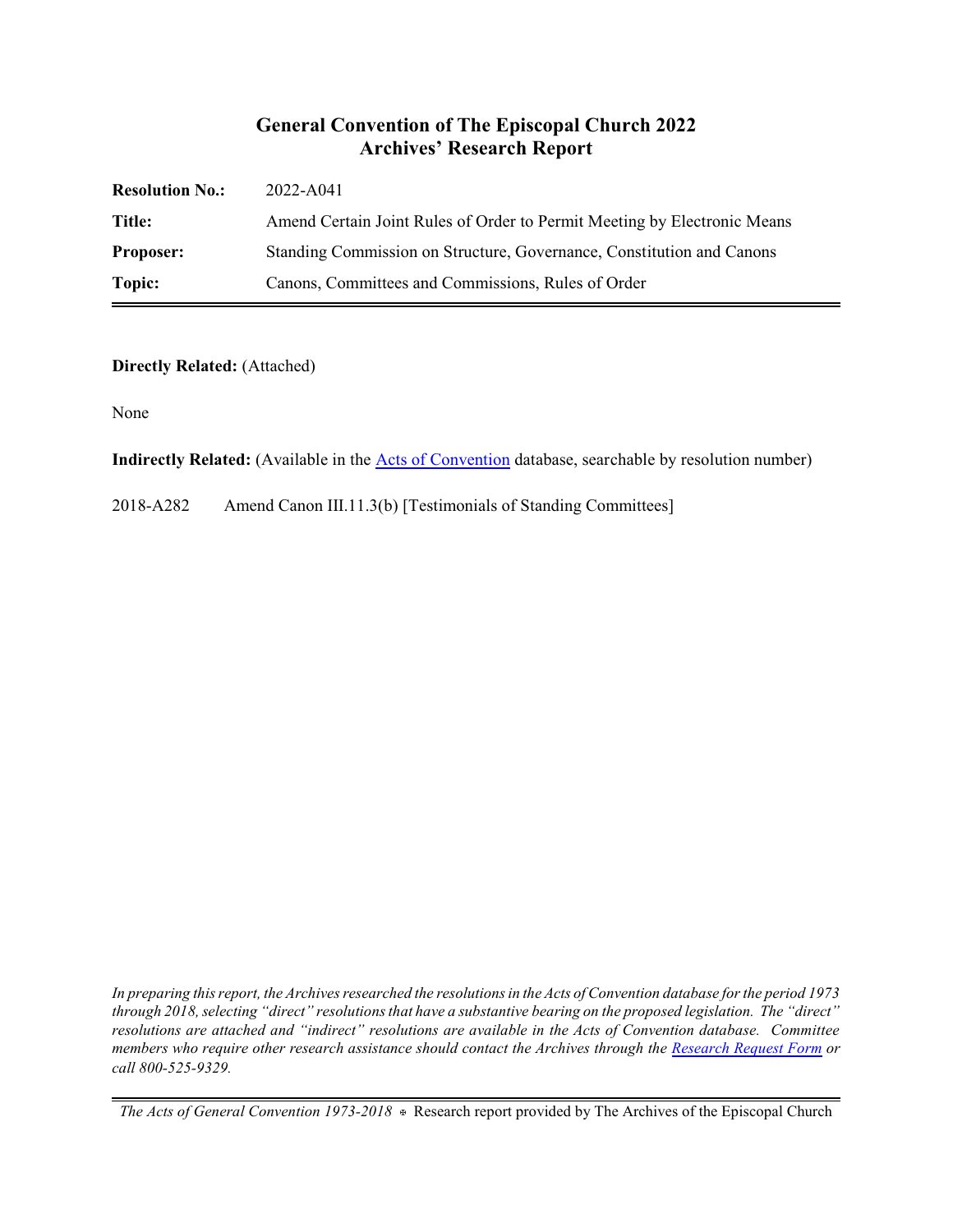# **A041 - Amend Certain Joint Rules of Order to Permit Meeting by Electronic Means**

#### **Final Status:** Not Yet Finalized

**Proposed by:** Standing Commission on Structure, Governance, Constitution and Canons **Requests New Interim Body**: No **Amends C&C or Rules of Order**: Yes **Has Budget Implications**: No **Cost**: **HiA:** HD **Legislative Committee Currently Assigned**: 01 - Joint Rules of Order **Completion Status:** Incomplete **Latest House Action:** N/A **Supporting Documents:** No

## **Resolution Text**

*Resolved*, the House of \_\_\_\_\_\_\_\_\_\_\_\_\_\_\_\_ concurring,

That the 80th General Convention amend Joint Rules of Order II.10.b, II.10.c and III.11 to read as follows:

 $II.10$ 

**b.** Organization. The Joint Standing Committee shall elect its Chair from its membership, and such other officers as needed.

The Joint Standing Committee shall be organized in Sections, which shall conform to the major subdivisions of the Budget, as well as Sections on Funding and Presentation, the size and composition of the several Sections to be determined by the Joint Standing Committee.

The Chairs of each Section shall be elected by the Joint Standing Committee; the several Sections shall elect their own Secretaries from among their own membership.

The Joint Standing Committee may refer to a Section any of the duties imposed upon it by this rule; provided, however, that final action on Budget shall be taken only by the full Committee, either in meeting assembled or by *electronic means* a vote by mail.